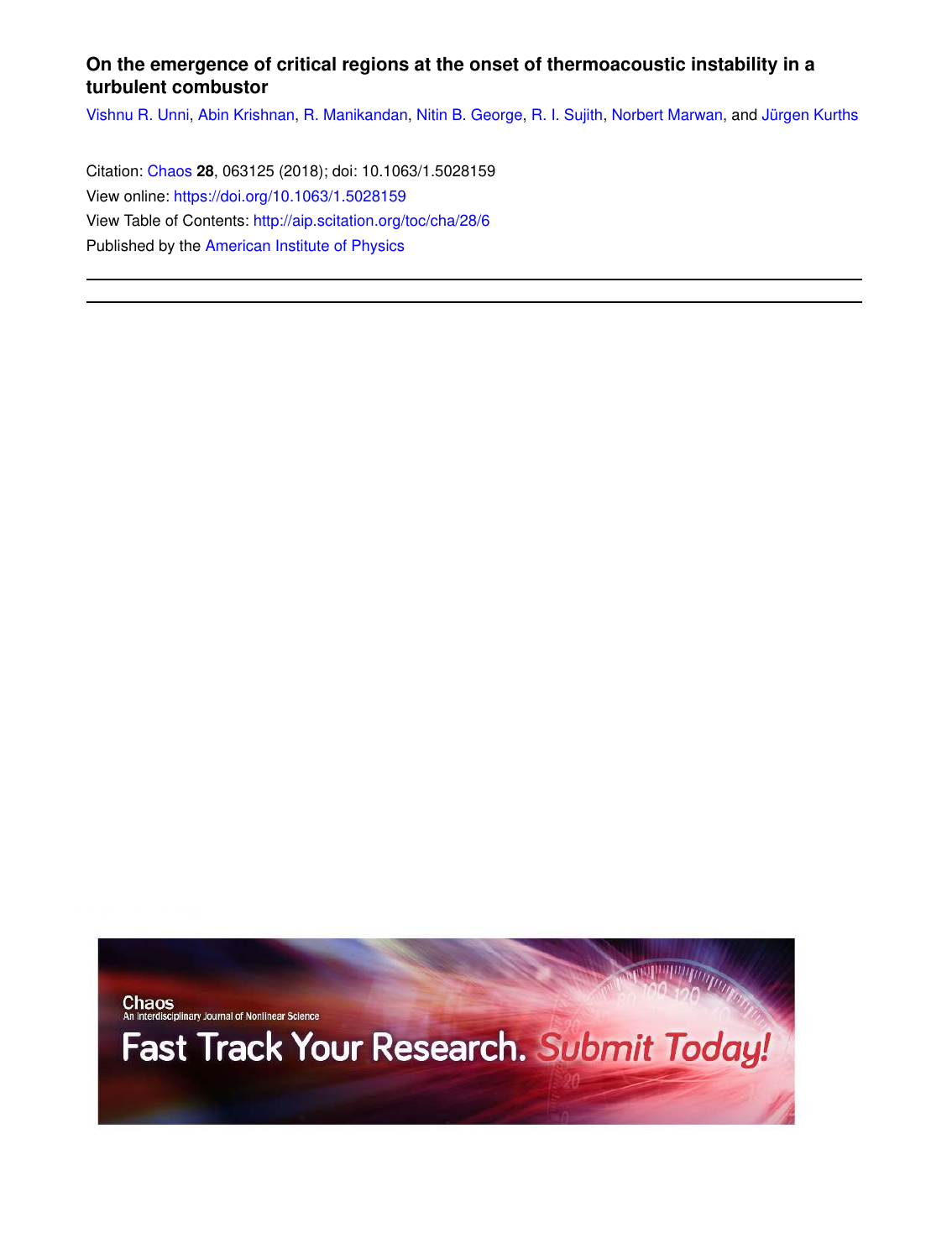

# On the emergence of critical regions at the onset of thermoacoustic instability in a turbulent combustor

Vishnu R. Unni,<sup>1,a)</sup> Abin Krishnan,<sup>1</sup> R. Manikandan,<sup>1</sup> Nitin B. George,<sup>1</sup> R. I. Sujith,<sup>1</sup> Norbert Marwan,<sup>2</sup> and Jürgen Kurths<sup>2,b)</sup> 1 *Indian Institute of Technology Madras, Chennai 600036, India*

2 *Potsdam Institute for Climate Impact Research, Potsdam 14412, Germany*

(Received 8 March 2018; accepted 1 June 2018; published online 25 June 2018)

We use complex network theory to investigate the dynamical transition from stable operation to thermoacoustic instability via intermittency in a turbulent combustor with a bluff body stabilized flame. A spatial network is constructed, representing each of these three dynamical regimes of combustor operation, based on the correlation between time series of local velocity obtained from particle image velocimetry. Network centrality measures enable us to identify critical regions of the flow field during combustion noise, intermittency, and thermoacoustic instability. We find that during combustion noise, the bluff body wake turns out to be the critical region that determines the dynamics of the combustor. As the turbulent combustor transitions to thermoacoustic instability, during intermittency, the wake of the bluff body loses its significance in determining the flow dynamics and the region on top of the bluff body emerges as the most critical region in determining the flow dynamics during thermoacoustic instability. The knowledge about this critical region of the reactive flow field can help us devise optimal control strategies to evade thermoacoustic instability. *Published by AIP Publishing.* https://doi.org/10.1063/1.5028159

Emergence of order from chaos is a common sight in nature. Synchronous flashing of fireflies, Mexican wave in a football stadium, triggering of riots, collective behaviour of a school of fish or a swarm of birds, emergence of consciousness from the interplay of millions of neurons, and the evolution of life are some of the examples seen in nature. Formation of convection cells, pattern formation in the Belousov–Zhabotinsky reaction, and the emergence of coherent vortices in a turbulent flow are examples of order emerging from disorder in fluid systems.<sup>1–3</sup> An important fluid dynamic system exhibiting the emergence of order from disorder is a combustor, which houses a confined turbulent reactive flow. During normal operation, the reactive flow field exhibits incoherent turbulent fluctuations. However, under certain operational conditions, the flow field reorganizes, and a spatially ordered periodic behavior emerges. During this dynamic regime known as thermoacoustic instability, the acoustic field inside the combustor exhibits dangerous large amplitude oscillations. In this paper, using complex spatial networks, we characterize the spatial dynamics of the combustor during the stable operation (chaotic oscillations), the thermoacoustic instability (limit cycle oscillations), and the transition regime from stable operation to thermoacoustic instability known as intermittency. Further, using network measures, we identify the critical regions of the reactive flow field that influences the dynamics of the reactive flow field during thermoacoustic instability.

## I. INTRODUCTION

The interaction between unsteady combustion and the acoustic field in the combustor is inevitable in engineering systems such as boilers, gas turbine engines, and rocket engines. Such an interaction manifests as high amplitude selfexcited oscillations when the energy added from the unsteady combustion to the acoustic field of the confinement overcomes the acoustic losses in the system.<sup>4</sup> This phenomenon is known as thermoacoustic instability or combustion instability. We encounter thermoacoustic instability in solid rocket motors,<sup>5</sup> liquid rocket motors,<sup>6</sup> ramjets,<sup>7</sup> afterburners,<sup>8</sup> and power generating gas turbine engines.<sup>9</sup> Thermoacoustic instability engenders violent vibrations which damage the sensors, increase thermal stresses to combustor walls, induce fatigue failure of components, trigger flame blow-off, and flashback leading to a costly shutdown or catastrophic damage of components and probably mission failures.<sup>9</sup>

The coupling amongst acoustics, hydrodynamics, and flame dynamics during thermoacoustic instability leads to complex spatiotemporal dynamics. The complex behavior of a thermoacoustic system, involving different length and time scales, arises due to different factors such as molecular mixing, turbulence, chemical kinetics, acoustic, and flame-flow interactions. Analysis of the spatiotemporal dynamics during thermoacoustic instability is vital in understanding the mechanism leading to thermoacoustic instability and devising passive control strategies for its mitigation.

Many of the early studies have focussed on the emergence of coherent structures at the onset of thermoacoustic instability. Various studies suggested that during thermoacoustic instability, vortices that shed periodically from the flame holders (bluff body, dump plane, etc.) induce periodicity in the heat release rate.<sup>7,10,11</sup> Smith and Zukoski<sup>12</sup> and

a)Electronic mail: vishnu.runni@gmail.com

b)Also at Department of Physics, Humboldt University Berlin, Newtonstr. 15, 12489 Berlin, Germany and Institute for Complex Systems and Mathematical Biology, University of Aberdeen, Aberdeen AB 24 UE, United Kingdom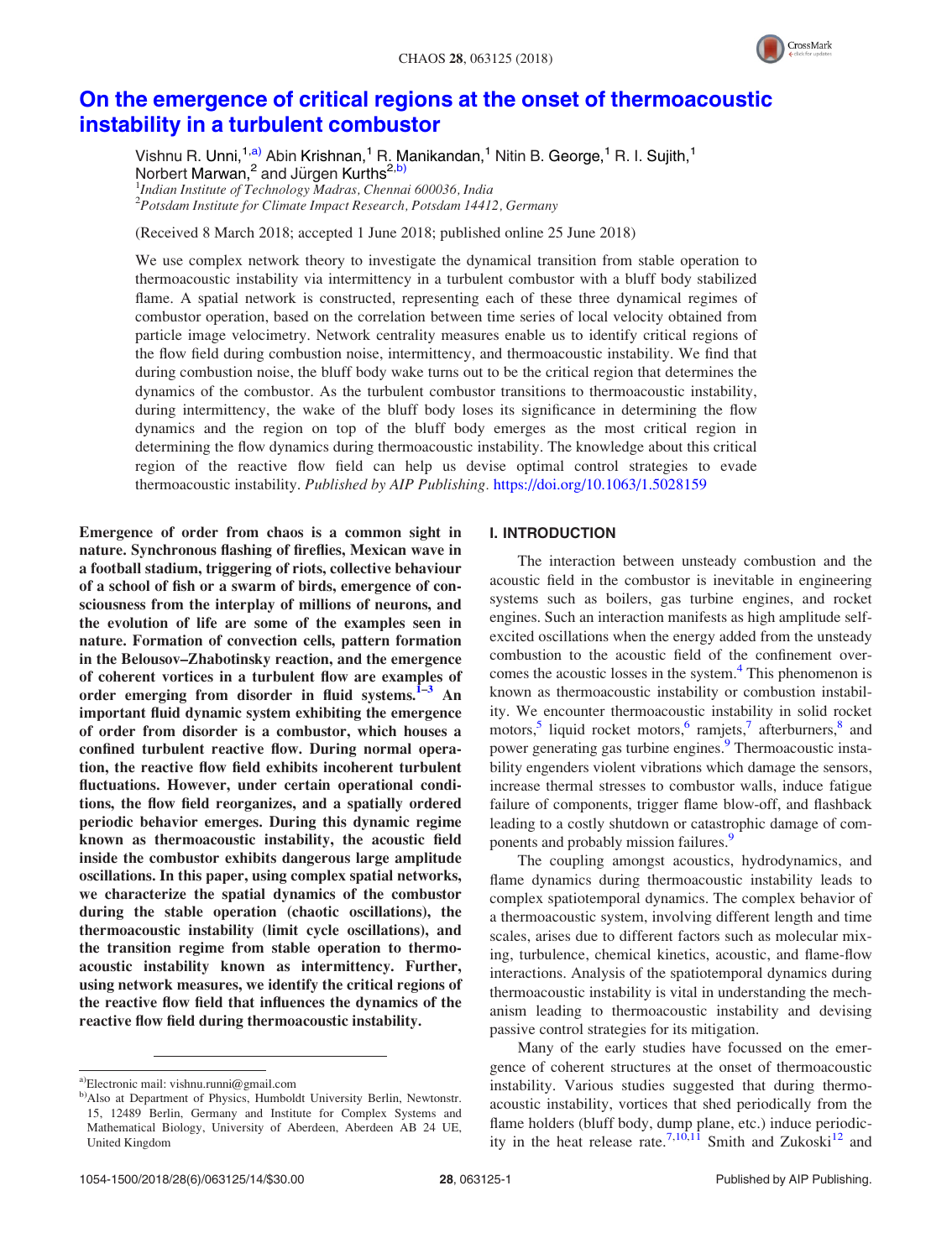Poinsot *et al.*<sup>13</sup> suggested that the large velocity fluctuations inside the combustor during thermoacoustic instability were the reason for the emergence of such vortices. Further, they identified that the process of formation and shedding of such vortices is closely correlated with the unsteadiness in pressure and heat release rate fluctuations. Smith and Zukoski,<sup>12</sup> through their study in a dump combustor, observed that during thermoacoustic instability, heat release rate fluctuations and pressure oscillations at the dump plane are in phase from the initiation of vortex formation, until the vortex has grown, propagated downstream, and impinged against the combustor wall. A review of thermoacoustic instability related to vortex shedding can be found in Schadow and Gutmark,<sup>14</sup> Coats,<sup>15</sup> and Renard *et al.*<sup>16</sup>

The transition from stable combustion to thermoacoustic instability exhibits interesting temporal dynamics.<sup>17</sup> Lieuwen<sup>18</sup> reported that depending upon operational parameters, a thermoacoustic system can exhibit both subcritical and supercritical Hopf bifurcations leading to thermoacoustic instability. This description of loss of stability of a fixed point at the onset of thermoacoustic instability is perfectly valid for laminar systems. However, for a turbulent combustor, Nair *et al.*<sup>19</sup> suggested that the low amplitude aperiodic oscillations characterizing stable combustion is deterministic chaos and Tony *et al.*,<sup>20</sup> through surrogate analysis, showed that this indeed is the case. This indicates that in turbulent combustors, the stable operation of a combustor (also called combustion noise) may not correspond to a fixed point and hence the onset of thermoacoustic instability cannot be considered as a Hopf bifurcation.

Nair *et al.*<sup>21</sup> showed that a turbulent combustor undergoes transition from stable combustion to thermoacoustic instability via intermittency. During combustion noise, the acoustic pressure is characterised by low amplitude aperiodic oscillations. Whereas, during thermoacoustic instability, the acoustic pressure signal is characterized by high amplitude periodic oscillations representing order. Intermittency is a state represented by bursts of high amplitude periodic oscillations embedded amidst regions of low amplitude aperiodic oscillations, albeit in a random manner. Using recurrence quantification analysis, Nair and Sujith $^{22}$  identified homoclinic orbits in the reconstructed phase space during intermittency. Nair and Sujith $^{23}$  also showed that combustion noise displays scale invariance and has multifractal signature that disappears at the onset of thermoacoustic instability. Gotoda *et al.* used tools from nonlinear time series analysis such as surrogate data analysis, permutation entropy, multifractal analysis, and translation error to characterise the onset of thermoacoustic instability. $24-26$ 

All the above studies on the transition to thermoacoustic instability have been performed on time series of state variables of the system. Some studies have concentrated on spatiotemporal dynamics during the transition to thermoacoustic instability. Taamallah *et al.*<sup>27</sup> studied the mean flame configuration during different dynamical regimes of a swirl stabilized combustor. The authors noted that the mean flame configuration changes at the onset of thermoacoustic instability. Hong *et al.*<sup>28</sup> investigated the recirculation zone structure and the flame stability during the transition to thermoacoustic instability. During stable combustion, the recirculation zone consists of a primary and a secondary eddy. At the onset of thermoacoustic instability, the secondary eddy almost collapses and the flame starts to exhibit periodic flapping motion. The study highlighted the importance of the size and structure of the recirculation zone on flame stability. Recently, Unni and Sujith $^{29}$  studied the flame dynamics during intermittency prior to and post thermoacoustic instability. Even though the dynamical nature of intermittency (type II) was the same prior to both thermoacoustic instability and lean blowout, the flame dynamics exhibited significant differences. Mondal *et al.*<sup>30</sup> performed a spatiotemporal analysis of a turbulent combustor during the transition from combustion noise to thermoacoustic instability via intermittency. By calculating the instantaneous phase difference between the acoustic pressure and the local heat release rate oscillations, they observed that the aperiodic oscillations during combustion noise are phase asynchronous, while the high amplitude periodic oscillations characterizing thermoacoustic instability are phase synchronous. During intermittency, the coexistence of regions of desynchronized aperiodic oscillations and synchronized periodic oscillations resembling a chimera state is observed.

Most of the aforementioned studies focused on the flow and flame dynamics during thermoacoustic instability. These studies emphasized the formation of large coherent structures during thermoacoustic instability. However, there has been no study, till date, which brought to light the relative importance of different regions in a turbulent reactive flow field in determining the spatiotemporal dynamics of the turbulent combustor during the intermittency route to thermoacoustic instability. The aim of the present study is to identify critical regions in the flow field of a turbulent combustor during the transition from stable combustion (combustion noise) to unstable combustion (thermoacoustic instability) via intermittency using tools from complex network theory.

This study is based on the premise that a turbulent combustor can be considered as a complex system. In a turbulent combustor, the local interaction between the parts of the reactive flow results in the onset of self-organized, periodic oscillations known as thermoacoustic instability. This corresponds to an emergence of ordered and periodic spatiotemporal behaviour during thermoacoustic instability from a disordered and aperiodic state during combustion noise. Systems that exhibit such collective behaviour resulting from self-organization of the parts of the system which interact with each other are known as complex systems. Complex network theory has emerged as one of the popular tools to study complex systems. Barabasi, one of the pioneers in the field of network science, in his commentary in Nature Physics $31$  stated: "Therefore, if we are ever to have a theory of complexity, it will sit on the shoulders of network theory." In network theory, the components of a complex system are represented as nodes and their interactions are represented as links between the nodes. Complex network theory, born in the twilight of the twentieth century with the discovery of small world networks $32$  and scale free networks,  $33$ has found applications across disciplines such as computer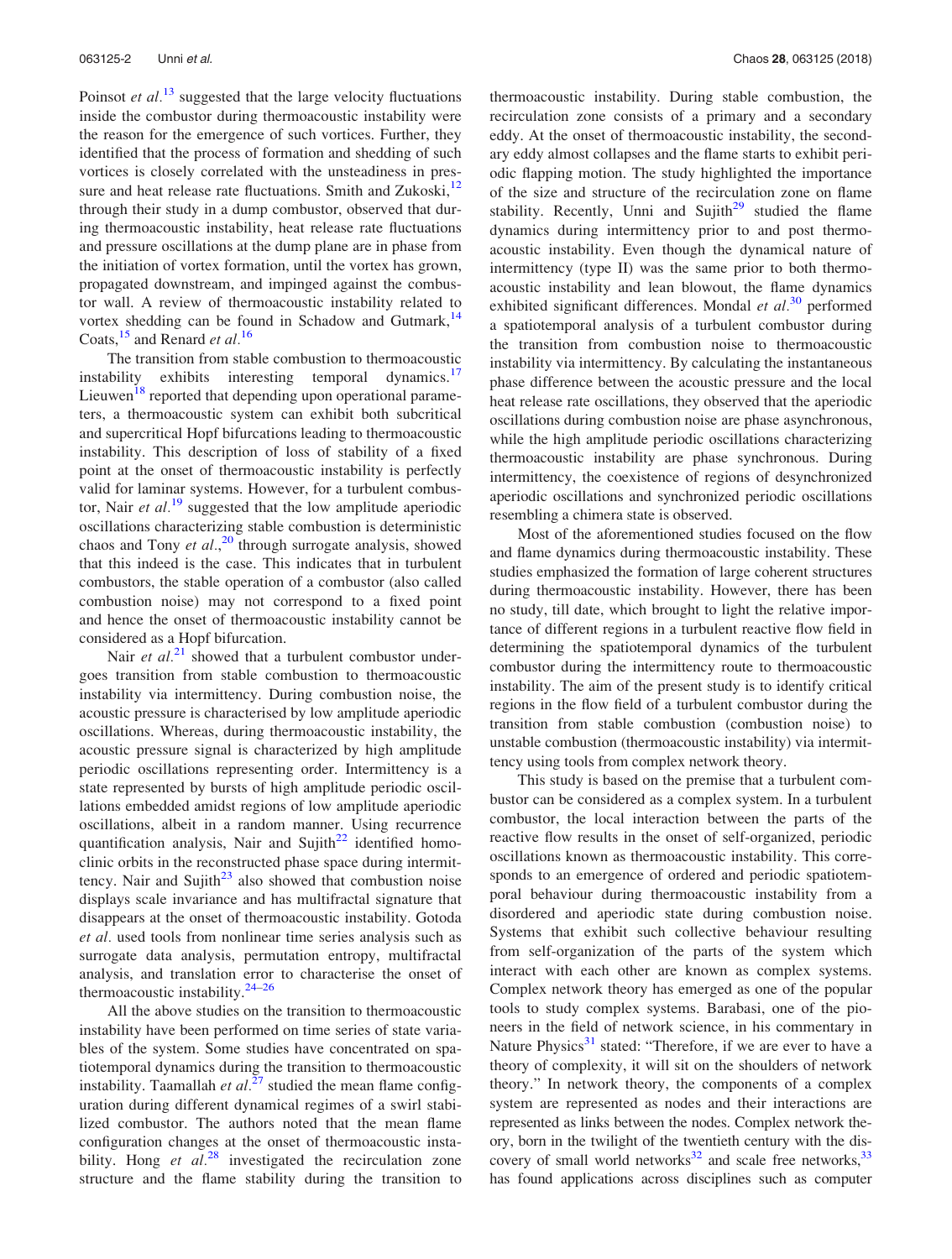science, biology, medicine, economics, engineering, climate studies, and sociology. $34-38$ 

The previous decade has witnessed the application of complex network theory for temporal analysis of turbulent flows. Gao and Jin<sup>39</sup> used community detection algorithm to identify flow patterns in a two phase flow. Charakopoulos *et al.*<sup>40</sup> distinguished the various dynamical regimes of a heated turbulent jet using network properties. The scale-free nature of the combustion noise generated from a turbulent reactive flow was investigated by Murugesan and Sujith $41$ using complex networks. They showed that the transition from combustion noise to thermoacoustic instability is reflected in the topology of the visibility network constructed from pressure time series as a transition from scale-free to order and used the network measures to get precursors to an impending thermoacoustic istability.<sup>42</sup> The high dimensional nature of thermoacoustic instability has been brought to light by Okuno *et al.*<sup>43</sup> using cycle networks and phase space networks. Godavarthi *et al.*<sup>44</sup> and Gotoda *et al.*<sup>45</sup> used recurrence networks to study the topology of the phase space corresponding to different dynamical states of a turbulent combustor.

Recently, complex networks have been used to study the spatiotemporal dynamics of fluid systems, in particular, climate systems. Scientists used measures such as Pearson correlation, mutual information, and event synchronization between time series to quantify the degree of statistical interdependence of different spatial regions.<sup>46</sup> Tsonis and Roebber<sup>37</sup> constructed a correlation based climate network from the global temperature field. The authors observed that the overall dynamics of the global climate system is the result of the interaction between two interweaved subnetworks: one operating in the tropics and the other at higher altitudes with the equatorial network acting as the agent connecting the two hemispheres. Malik *et al.*<sup>38</sup> used a nonlinear synchronization measure, known as event synchronization, $47$ to construct a spatial network for the spatiotemporal analysis of extreme monsoonal rainfall over Indian subcontinent. The network properties used in this study helped to visualize the structure of the extreme event rainfall fields, identification of water vapor pathways, and moisture sinks. In addition, the methodology of spatial network construction using event synchronization has been used to establish a prediction scheme for extreme floods in the eastern central Andes.<sup>48</sup>

Molkenthin *et al.*<sup>49</sup> performed spatial network analysis of prototypical flows and an ocean flow in the tropical Pacific region. In the case of prototypical flows, the authors solved the advection diffusion equation and used the resulting temperature field to calculate the statistical interdependence between any two nodes in the flow field. The authors used a continuous analytical analogue of Pearson correlation to compute the correlation matrix. In the case of real flows, they computed the correlation matrix from the sea surface temperature using standard correlation. The analysis unravelled a relationship between the underlying velocity field and complex network measures. High values of degree coincided with high velocity field and high values of betweenness centrality marked the transition zones between regions of different magnitudes or directions of the underlying velocity field. The above study, however, was restricted only to stationary flows. Tupikina *et al.*<sup>50</sup> extended this analysis to a varying flow model with a time dependent velocity field. Taira *et al.*<sup>51</sup> used the concept of the Biot Savart law to construct a spatial network based on vortical interactions in a two dimensional decaying isotropic turbulent field obtained from direct numerical simulations. The resulting vortical interaction network is characterized by a weighted scale-free network. Scarsoglio and Iacobello<sup>52</sup> constructed a correlation network from kinetic energy time series on a three dimensional forced isotropic turbulent field obtained from direct numerical simulation. The authors identified coherent patterns in the flow field using network properties.

These promising studies have motivated us to perform spatial network analysis on a turbulent reactive flow field during the intermittency route to thermoacoustic instability. To that end, we performed experiments in a backward facing step combustor with a bluff body as the flame holding device. Simultaneous acoustic pressure measurements, high speed flame imaging, and particle image velocimetry (PIV) are performed during combustion noise, intermittency, and thermoacoustic instability, respectively. A spatial network is then constructed based on the correlation between the velocity time series at each of the three dynamical regimes of combustor operation. We closely follow Molkenthin *et al.*<sup>49</sup> and Tupikina *et al.*<sup>50</sup> in the procedure for network construction. Complex network measures are then computed to identify critical regions in the flow field.

The rest of the paper is organized as follows: the experimental setup and the measurement techniques employed in the present study is detailed in Sec. II. The methodology of network construction is elaborated in Sec. III. Section IV presents the results and discussion which is followed by concluding remarks in Sec. V.

## II. EXPERIMENTAL SETUP AND PROCEDURES

Our experiments were performed in a backward facing step, bluff body stabilized combustor. The experimental rig consists of a settling chamber, a burner of 40 mm diameter, and a combustion chamber of cross section  $90 \text{ mm} \times 90 \text{ mm}$ and length 1100 mm. The experimental setup is the same as the one used in the study of Unni and Sujith. $29$  The schematic of the experimental setup is shown in Fig. 1.

The air enters the test section through the settling chamber, which is provided to reduce the fluctuations in the inlet air. The fuel used in the experiments is liquefied petroleum gas (LPG, 40% Propane and 60% Butane), introduced into the combustion chamber through four radial holes of 1.7 mm diameter using a central shaft. A circular disk (bluff body) of 40 mm diameter and 10 mm thickness is used for flame stabilization. The partially premixed air–fuel mixture is spark ignited in the recirculation zone at the dump plane using an 11 kV ignition transformer. Mass flow controllers are used to measure and control the supply of fuel and air into the combustion chamber (Alicat Scientific, MCR Series, 100 SLPM model for fuel flow, 2000 SLPM for air flow; uncertainty is  $\pm (0.8\% \text{ of reading } +0.2\% \text{ of full scale}).$  In the current study, the fuel flow rate  $(m_f)$  is fixed and the air flow rate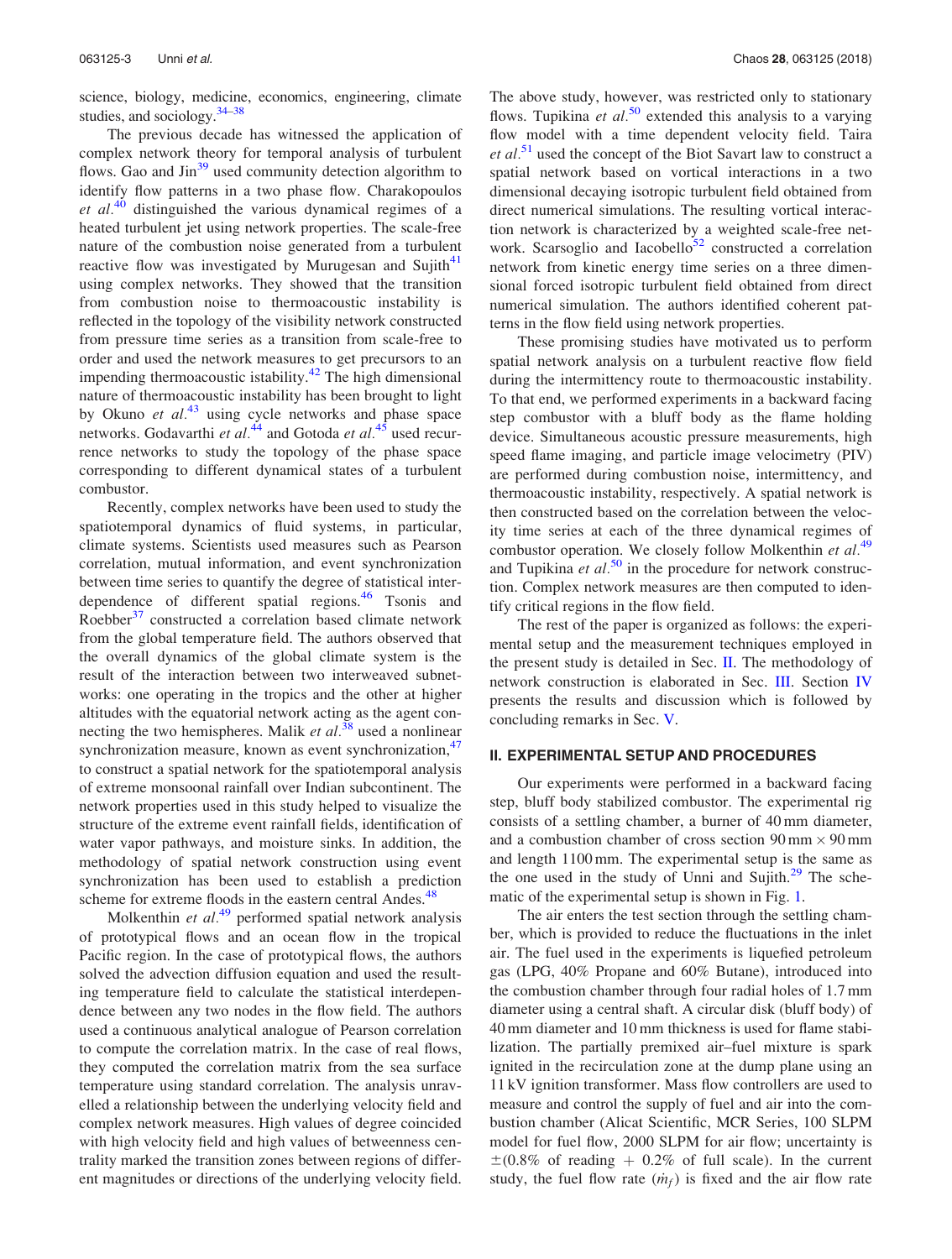

FIG. 1. The schematic of the backward facing step combustor used for the present study. A quartz window is used to facilitate high speed flame imaging and PIV. The design of the combustor was adapted from Ref. 53.

High speed camera (Chemiluminescence measurements)

 $(m_a)$  is gradually increased, decreasing the equivalence ratio  $(\varphi = (\dot{m}_f / \dot{m}_a)_{actual} / (\dot{m}_f / \dot{m}_a)_{stochimetry})$ . The flow conditions are maintained such that the reactive flow is turbulent  $[(1.09 \pm 0.01) \times 10^5 \times Re \times (2.12 \pm 0.01) \times 10^5]$ . The unsteady pressure  $(P')$  is measured using a piezoelectric transducer (PCB 103B02, with sensitivity of 223.4 mV/kPa and an uncertainty of  $\pm 0.15$  Pa), located at a distance of 20 mm downstream of the dump plane at a sampling frequency of 10 kHz for 3 s. To facilitate optical diagnostics, a pair of quartz windows  $(400 \text{ mm} \times 90 \text{ mm} \times 10 \text{ mm})$  is provided in the side walls of the combustion chamber. The optical diagnostic techniques applied in the present study include high speed imaging of flame chemiluminescence [field of  $\dot{q}'(x, y)$ ] and particle image velocimetry (PIV). Both these techniques are elaborated in the Appendix.

## III. CONSTRUCTION OF THE SPATIAL NETWORK

In the present study, the turbulent reactive flow field is divided into a regular grid. Each grid point is considered as a node of a complex network. Two nodes are connected when the correlation between the time series of velocity corresponding to each node is above a particular threshold. The velocity field is obtained from PIV as described in the Appendix.

In this study, we consider two types of correlations to construct two different types of network. In the first approach, we use the Pearson correlation coefficient defined as

$$
R_p = \frac{\sum_{i=1}^{n} (x_i - \bar{x})(y_i - \bar{y})}{\sqrt{\sum_{i=1}^{n} (x_i - \bar{x})^2} \sqrt{\sum_{i=1}^{n} (y_i - \bar{y})^2}},
$$
(1)

where  $x_i$  is the element of one velocity time series at a grid point and  $y_i$  is the element of another velocity time series at a different grid point. The index *i* represents the time stamp. The arithmetic means of both time series are represented by  $\bar{x}$  and  $\bar{y}$ , respectively. Two nodes of the network are connected if the Pearson correlation coefficient between the corresponding time series of velocity is above a threshold  $(R_{pt})$ . We chose  $R_{pt}$  by analysing the link density of the network for different values of  $R_{pt}$ . The link density ( $\rho$ ) of a network refers to the ratio of actual number of links to the maximum possible number of links. If *N* is the number of nodes of a network and *E* is the actual number of links in the network, the link density is given by

$$
\rho = \frac{2E}{N(N-1)},\tag{2}
$$

where  $N(N - 1)/2$  is the maximum number of possible links of the given undirected network. In the current analysis,  $R_{pt}$ is chosen as 0.25, since at this value, the variation in link density is maximum between combustion noise, intermittency, and thermoacoustic instability. Maximum variation in link density ensures maximum variability in network topology as the turbulent combustor transitions from combustion noise to thermoacoustic instability via intermittency which, in turn, will be reflected in the spatial distribution of network properties.

In the second approach, the network is constructed based on the dot product defined as

$$
R_s = \sum_{i=1}^n x_i y_i.
$$
 (3)

In Pearson correlation, two time series are correlated when the fluctuations of both time series vary in a similar fashion, i.e., they could have very different amplitudes but still have high correlation. Whereas, in the case of dot product, two time series are correlated when the fluctuations vary in a similar fashion and have similar amplitudes. While  $R_p$  lies between  $-1$  and 1,  $R_s$  can assume any real value depending upon the magnitude of variables. Hence, unlike in the case of network construction using  $R_p$ , where we choose  $R_{pt}$  as 0.25, for the approach using dot product, we fix the link density of the network,  $(R_{st})$ , at 50%. This implies that 50% of total possible links are present in the network corresponding to the different dynamical regimes of combustor operation. Like the fixed correlation coefficient approach, the fixed link density approach also ensures that the topology of the network changes as the turbulent combustor undergoes transition from one dynamical regime to another and helps us to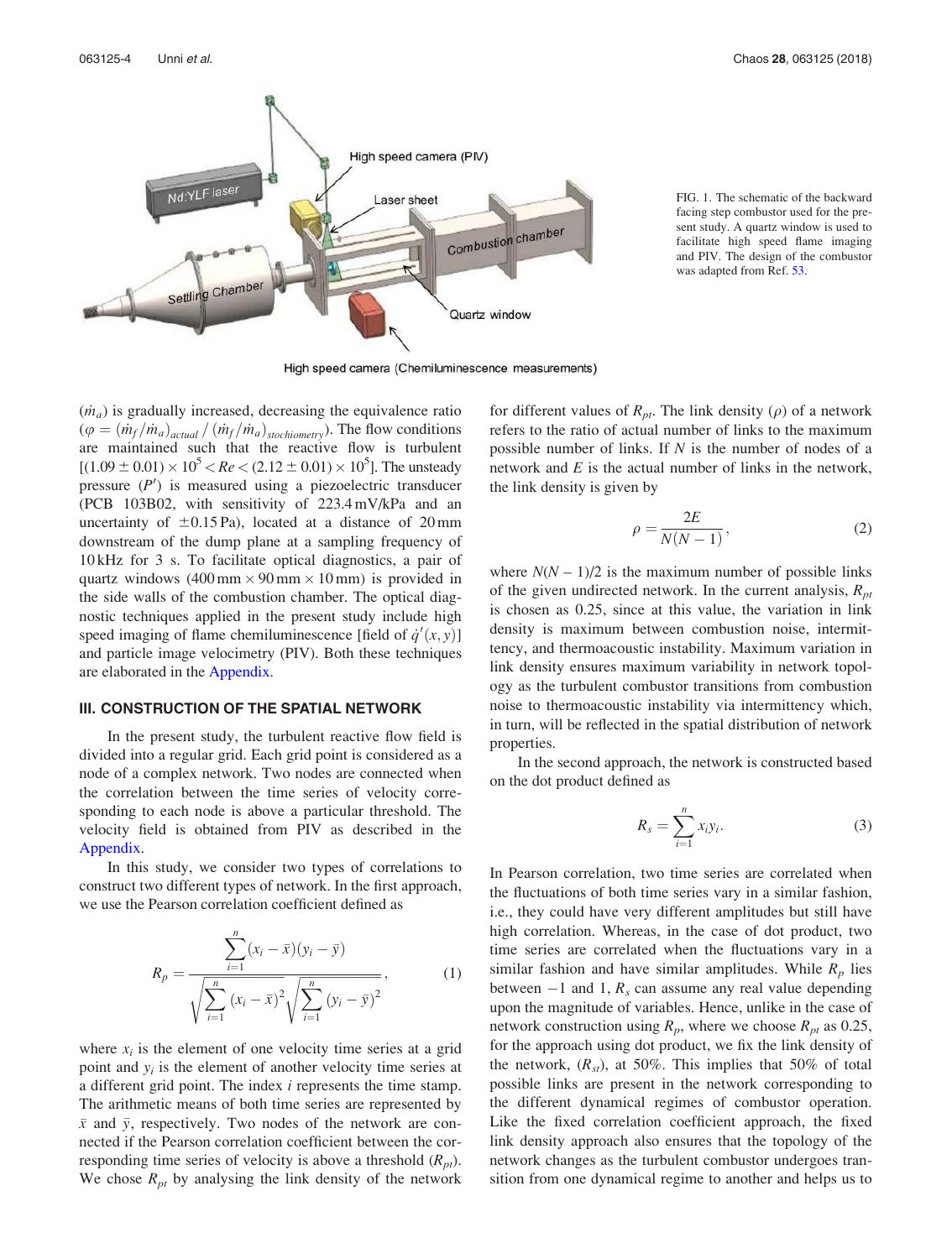compare and contrast the spatiotemporal dynamics across the three regimes of combustor operation. Both of these approaches of constructing spatial networks help to discern different aspects of the flow field. This is further elaborated in Sec. IV.

An adjacency matrix, *A*, represents a spatial network constructed as described above. Its elements  $A_{ij}$  (*i*, *j* = 1, 2, ..., *N*) are equal to one when a link  $l_{ij}$  exists between the  $i^{th}$ and  $j<sup>th</sup>$  node and zero otherwise. A thus obtained is a symmetric matrix since the correlation network is undirected (i.e., *i* connected to *j* implies *j* connected to *i*).

In order to compare the topology of different networks, we use some basic measures to characterize the spatial networks. The degree  $(k_i)$  of a node (grid point) *i* gives the number of grid points linked to a particular grid point

$$
k_i = \sum_{j=1}^{N} A_{ij}.
$$
 (4)

A grid point having higher degree than others is expected to have a stronger influence on the functioning of the network. The interconnectivity of the neighbours of a grid point *i* is quantified by the local clustering coefficient

$$
C_i = \frac{2E_i}{k_i(k_i - 1)},\tag{5}
$$

where  $E_i$  is the number of links between the neighbours of the grid point *i* and  $k_i(k_i - 1)/2$  is the maximum number of links possible among the neighbours. It gives an estimate of the spatial continuity of the correlations in the velocity field.

Like degree, another measure that highlights the importance of a grid point  $i$  is betweenness centrality  $(b_i)$ . It is the sum of the ratios of the number of shortest paths between any two grid points passing through a particular grid point to the total number of shortest paths between those two grid points

$$
b_i = \sum_{j,k \in N, j \neq k} \frac{n_{jk}(i)}{n_{jk}},\tag{6}
$$

where  $n_{ik}(i)$  is the number of shortest paths between *j* and *k* passing through the grid point *i*. Physically,  $b_i$  of a node indicates the extend of information passed through that node, if we assume that the information travels through the shortest paths in the network. An additional node centrality measure is closeness centrality  $(c_i)$  which measures the inverse of the mean shortest path length from a node to all other nodes. If the shortest path between a grid point *i* to all other grid points *j* connected to it is  $d(i, j)$ , then closeness centrality is given by

$$
c_i = \sum_{j \in N, j \neq i} 2^{-d(i,j)}.
$$
 (7)

Physically, closeness centrality measures speed of information propagation in the network. For example, if any disturbance is given to a grid point with the highest  $c_i$ , the disturbance will travel to other grid points in a minimum amount of time. In the present study, we have used the Python package called *pyunicorn* to compute all the aforementioned network properties.<sup>46</sup>

#### IV. RESULT AND DISCUSSIONS

The present study explores the use of spatial network analysis on a turbulent reactive flow field. We perform the spatial network analysis, based on two different approaches, i.e., the Pearson correlation and the dot product. We analyze three different dynamical regimes of a turbulent combustor, stable combustion (combustion noise), intermittency, and thermoacoustic instability. At each of these dynamical states, we investigate the spatial distribution of four network parameters, degree, local clustering coefficient, betweenness centrality, and closeness centrality across the turbulent reactive flow field. Before going into the investigation of network properties, we describe the turbulent reactive flow field during the dynamical regimes of combustion noise, intermittency, and thermoacoustic instability with the help of particle image velocimetry.

#### A. The dynamics of the turbulent reactive flow

During combustion noise, the fuel flow rate and air flow rate are maintained at 30 SLPM and 480 SLPM, respectively ( $\varphi = 0.98$ ). The low amplitude aperiodic pressure fluctuations characterizing combustion noise is depicted in Fig. 2 along with some instantaneous snapshots of the vorticity field (curl of velocity) superimposed on the velocity field corresponding to the points (a)–(e) marked on the pressure signal. The flow exiting the burner section enters the combustion chamber and gets deflected due to the presence of the bluff body. It further recirculates in the wake of both the bluff body and the dump plane. However, the magnitude of velocity in the wake of the bluff body is higher when compared to that in the wake of the dump plane. From the tip of the bluff body, small vortices are shed in a random manner during combustion noise.

During intermittency, the air flow rate is increased to 570 SLPM, keeping the fuel flow rate constant ( $\varphi = 0.82$ ). The flow dynamics during the aperiodic [Figs.  $3(a)-3(c)$ ] and periodic regime [Figs.  $3(d)-3(i)$ ] during intermittency is illustrated in Fig. 3. Compared to combustion noise, two major differences are observed in the flow dynamics during intermittency, specifically, during the periodic regime. First, coherent structures are formed in the wake of the dump plane during periodic epochs of intermittency, which are absent during the aperiodic epochs. Second, the vortices shed from the tip of the bluff body are larger when compared to the ones shed during combustion noise and aperiodic regime of intermittency.

During thermoacoustic instability, we maintain the air flow rate at 750 SLPM and the fuel flow rate at 30 SLPM ( $\varphi = 0.63$ ). High amplitude periodic pressure fluctuations, with a frequency of 143 Hz, along with the instantaneous snapshots of the flow field corresponding to one cycle of the periodic oscillation are shown in Fig. 4. We notice the periodic formation of large coherent structures in the wake of the dump plane similar to what is reported in earlier studies.<sup>14</sup> These coherent structures propagate downstream, impinge on the bluff body and the combustor wall, enhancing fine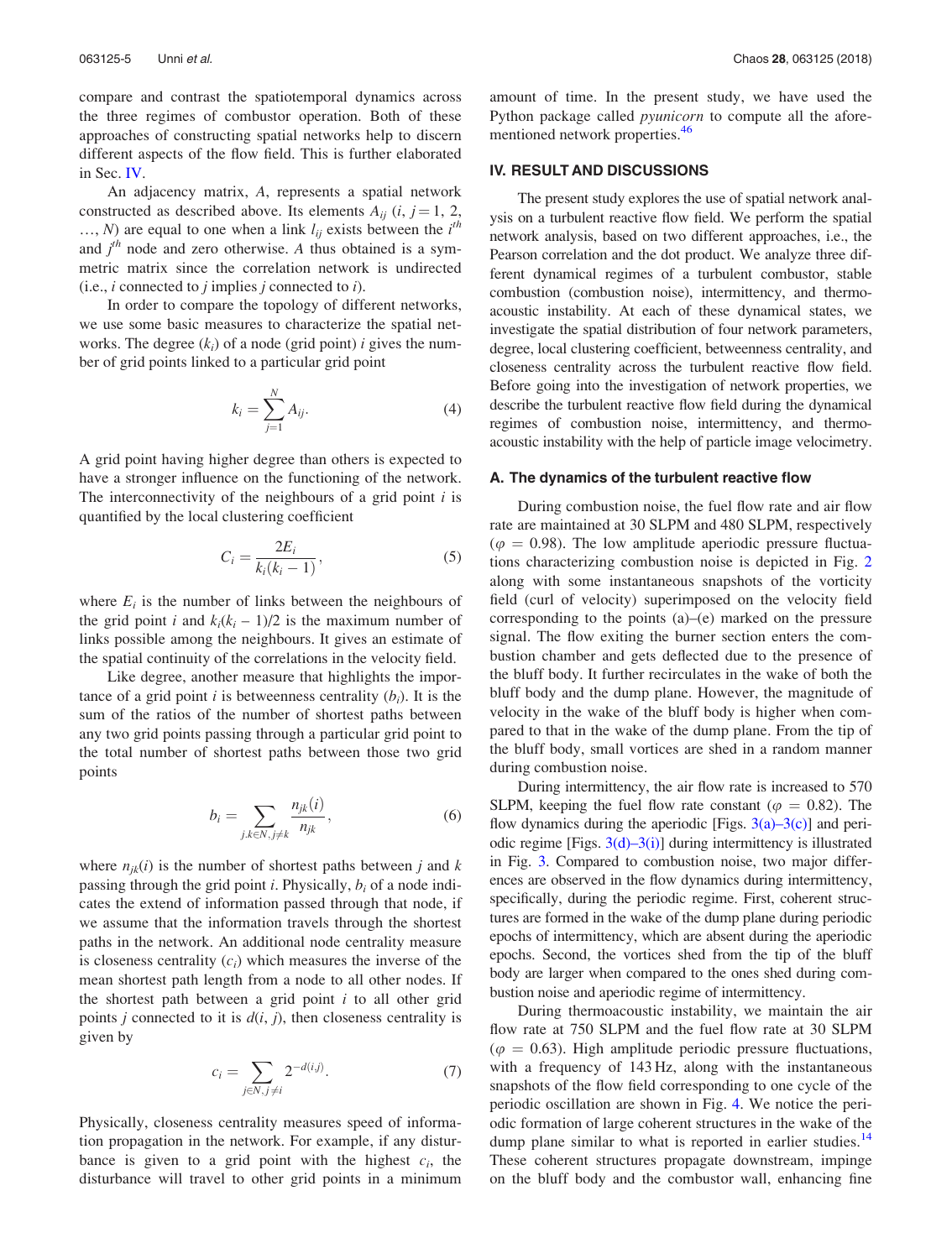

FIG. 2. Instantaneous snapshots of the vorticity field superimposed on the velocity field corresponding to the points (a)–(e) marked on the time series of fluctuating pressure during combustion noise.

scale mixing of unburned gas and hot radicals leading to periodic bursts of high heat release rate.

The acoustic power produced locally can be indicated by the distribution of the acoustic power production index  $(R_{xy})$  of the reactive flow field defined as

 $R_{xy} = \int_0^t$  $\theta$  $P' \dot{q}'(x, y) dt,$  (8)

where P' is the acoustic pressure fluctuation and  $\dot{q}'(x, y)$  is the unsteady heat release rate at the point  $(x, y)$ . The average



FIG. 3. Instantaneous snapshots of the vorticity field superimposed on the velocity field corresponding to the regime of intermittency. During the aperiodic epochs of intermittency, no large coherent structure is observed [(a)–(c)]. However, during the periodic part of intermittency, we observe large coherent vortices in the flow field [(f)–(i)]. The black circles mark the vortices shed from the dump plane traveling downstream towards the bluff body.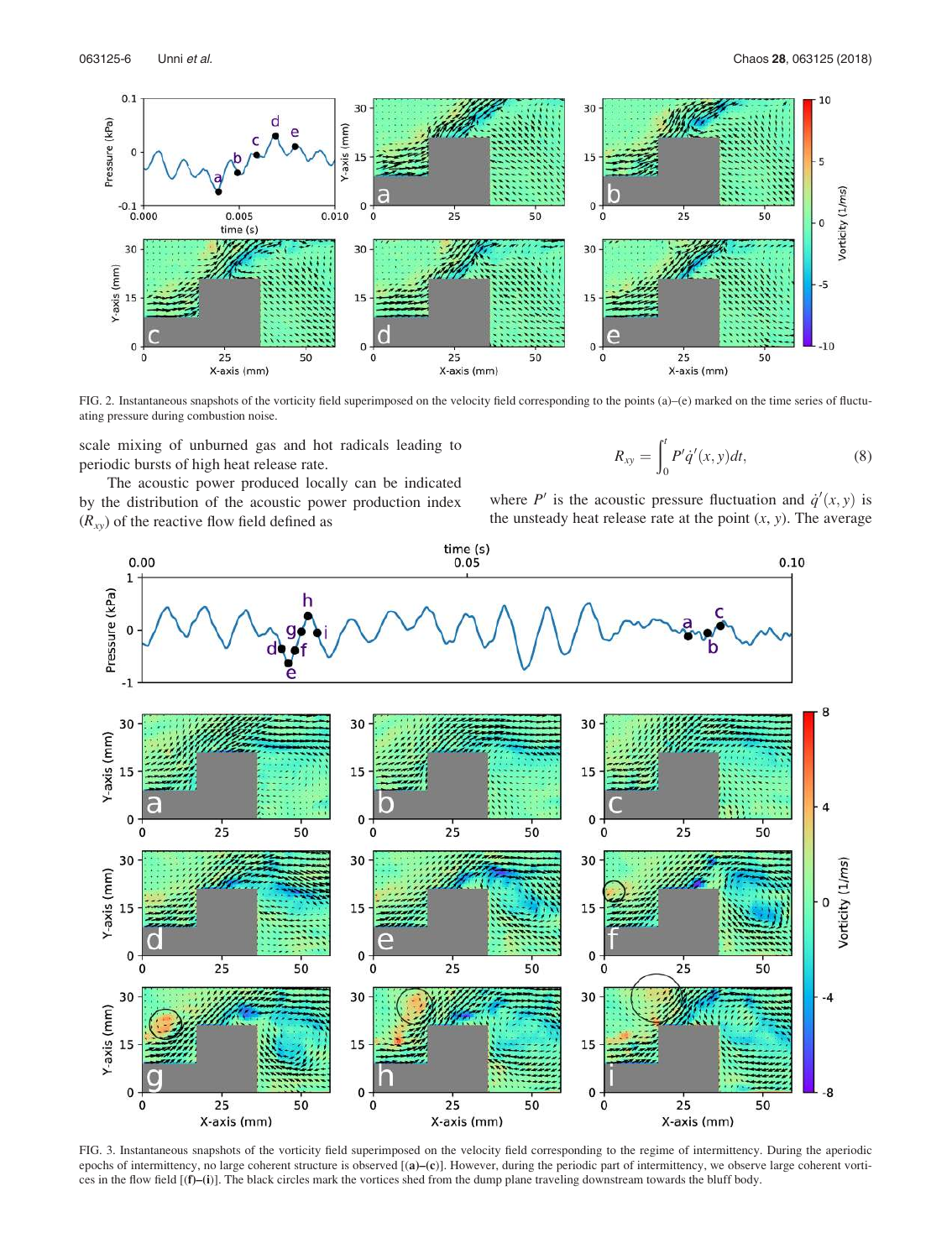

FIG. 4. Instantaneous snapshots of the vorticity field superimposed on the velocity field corresponding to the points  $(a)$ – $(e)$  marked on the time series of fluctuating pressure during thermoacoustic instability.

vorticity field superimposed on the average velocity field and *Rxy* during combustion noise, intermittency, and thermoacoustic instability are shown in Fig. 5. During combustion noise, in the average flow field, we observe that there are two shear layers present in the flow field marked by highly positive (red) and highly negative (blue) vorticity. We refer to the shear layer marked by red color as the outer shear layer and the shear layer marked by blue color as the inner shear layer. These shear layers divide the flow into three regions, namely, region A-the wake of the dump plane, region B-the region between the outer shear layer and the inner shear layer, called as "shear zone," and region C-the bluff body wake, as shown in Fig. 5(a). Note that the locations of high acoustic power production during thermoacoustic instability coincide with the locations having high values of average vorticity. In this paper, we further explore this link by analyzing the reactive flow field at the different dynamic regimes using spatial networks.

#### B. Spatial network analysis

In the present study, as explained in III, we have considered two methods of network construction: (a) using Pearson correlation and (b) using dot product. The manner in which the spatial network is constructed determines the meaning that we can associate with network properties.

In a turbulent reactive flow field, the correlations in velocity between two points in the flow field will die down beyond a critical distance between them. However, during thermoacoustic instability, there is an emergence of largescale coherent structures which can induce correlations between parts of the flow that are far apart. Such correlations are captured using the Pearson correlation. Consider two points in the flow field that are far apart and have very different amplitudes for velocity fluctuations. If the velocities at these locations vary in a similar manner, then these two locations are connected in the network constructed using Pearson correlation. Such long-range connections are only possible



FIG. 5. Average vorticity field superimposed on the average velocity field [(a), (b), and (c)] and the average acoustic power production index field [(d), (e), and (f)] during combustion noise, intermittency, and thermoacoustic instability. During thermoacoustic instability, regions of high average acoustic power production coincide with regions of high average vorticity present in the wake of the dump plane upstream of the bluff body.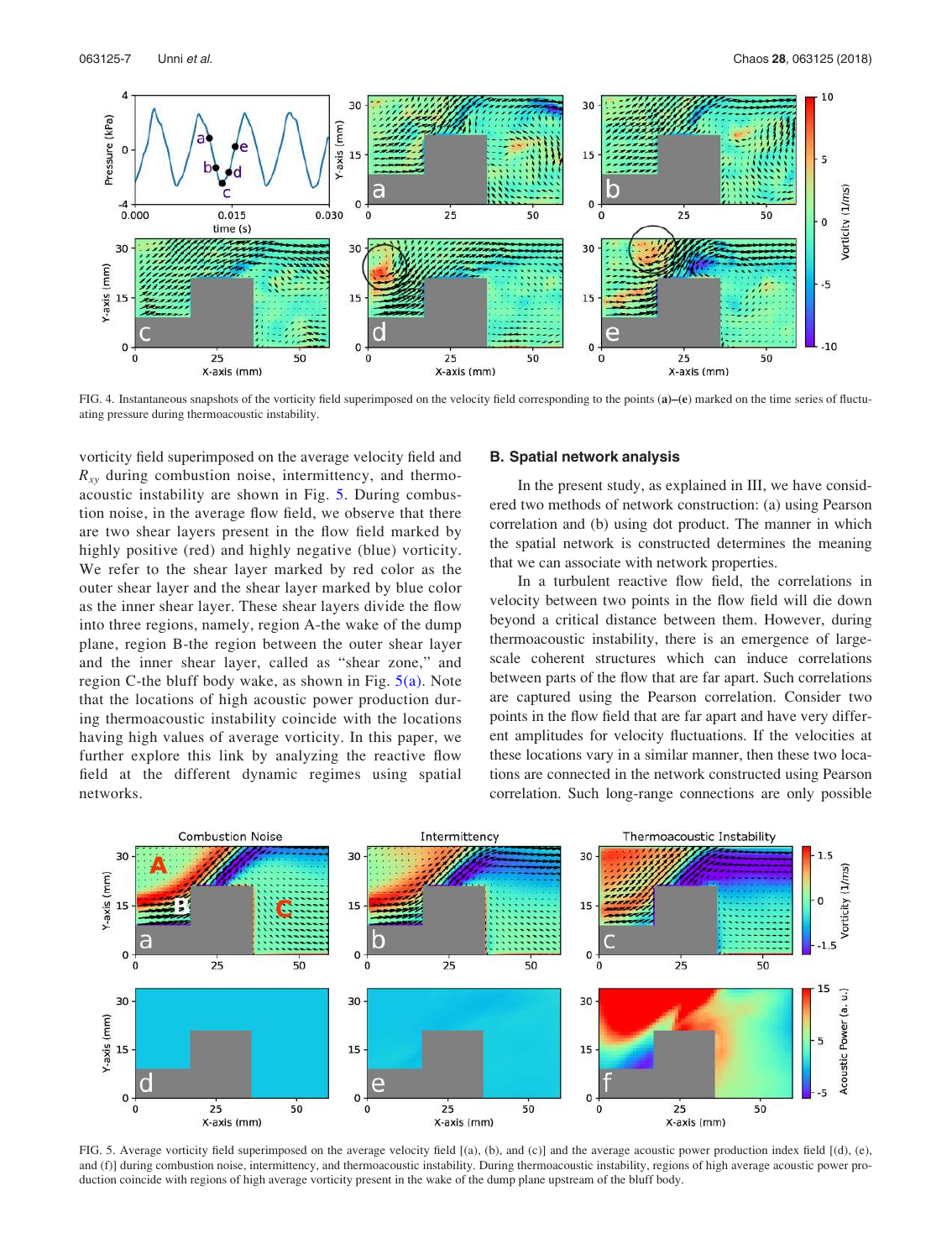when the turbulent flow embodies large-scale coherent structures. Thus, the connectivity patterns of a network constructed using Pearson correlation capture both the presence and absence of large scale coherent structures in the flow field and the local correlations. However, when we consider dot product, only the velocity fluctuations of comparable amplitudes are correlated. This can happen mostly for points that are nearby in the flow field. In this manner, we capture both short and long range connections in the network constructed based on Pearson correlation and only the local connections in networks constructed based on dot products. Network measures obtained for both of these spatial networks thus provide different informations about the flow topology.

## 1. Topology of spatial networks constructed using Pearson correlation

The degree of a node gives the number of neighbors of that particular node in the spatial network. In the case of the spatial network constructed using Pearson correlation, very high degree implies that the correlation between the velocity fluctuations at the given grid point (here, a grid point in the flow field is the node) and that of a large number of other grid points is above the threshold correlation  $(R_{p_t})$ . The

spatial distribution of degree during the three dynamical regimes of the turbulent combustor is shown in Figs.  $6(a)$ – $6(c)$ . During combustion noise, region C is having the highest degree but both regions A and B are having very low degree. During combustion noise, the flow recirculates in the wake of the bluff body (Fig. 2). This coherent motion of the fluid particles in the wake of the bluff body during combustion noise gives the region a very high degree distribution [Fig.  $6(a)$ ]. During intermittency, the degree of the shear zone increases [Fig.  $6(b)$ ]. During thermoacoustic instability, the shear zone has the highest degree, whereas the degree of the bluff body wake reduces [Fig.  $6(c)$ ]. The dump plane wake has a medium degree with a region of very low degree located at the top left corner. As the turbulent combustor transitions from combustion noise to thermoacoustic instability, the degree of the bluff body wake reduces and that of the shear zone (region B) and dump plane wake (region A) increase.

Next, the spatial distribution of *local clustering coefficient*  $(C_i)$  during the three dynamical regimes of the turbulent combustor operation is shown in Figs.  $6(d)$ – $6(f)$ . *C<sub>i</sub>* of a grid point gives the idea of connectivity among the neighbors of that grid point. High values of  $C<sub>i</sub>$  for a grid point imply that the neighbors of the grid point are highly interconnected.



FIG. 6. Spatial distribution of degree, local clustering coefficient, betweenness and closeness during combustion noise, intermittency, and thermoacoustic instability obtained by constructing a spatial network using Pearson correlation keeping the threshold correlation coefficient at 0.25.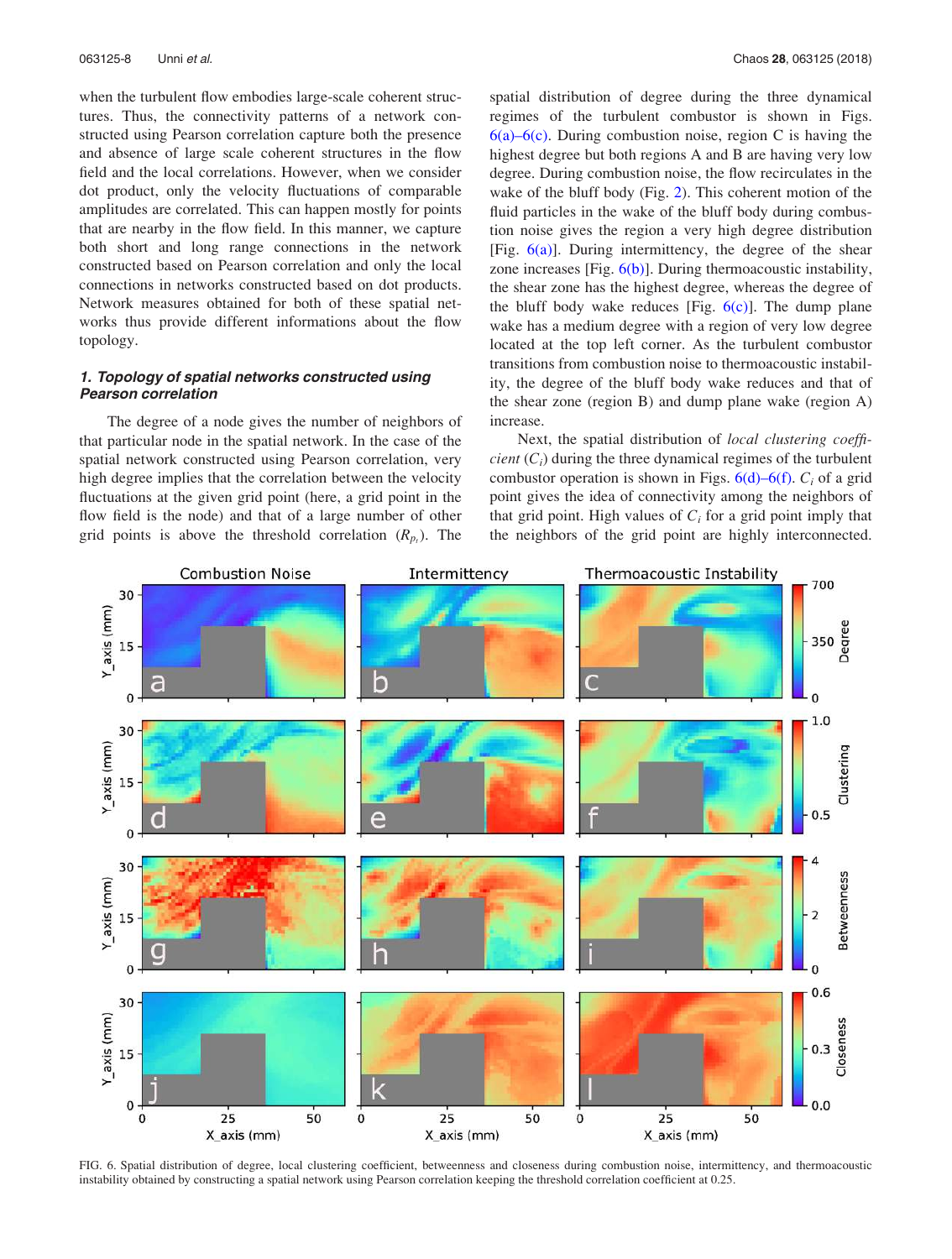From a flow perspective, this implies that the correlation between the velocity fluctuations of the neighbors of a given grid point is above a threshold. If a region is having high degree and high  $C_i$ , then, we can say that the given region is spatially coherent in terms of velocity fluctuations. During combustion noise, the region C has some patches of high *C<sup>i</sup>* . Both regions A and B have low and medium values of *C<sup>i</sup>* [Fig.  $6(d)$ ]. During intermittency, the most of the bluff body wake has very high *C<sup>i</sup>* [Fig. 6(e)]. High values of degree and  $C_i$  for the bluff body wake, during intermittency, imply that the grid points of the region are having large number of neighbors that are highly interconnected to each other. During thermoacoustic instability [Fig.  $6(f)$ ], the shear zone along with some regions of the bluff body wake has the lowest *C<sup>i</sup>* . Very high value of *C<sup>i</sup>* along with very low degree for the corner of dump plane wake, during thermoacoustic instability, suggests that even though this region of very low average velocity and very high average vorticity has very few neighbors, these neighbors are highly interconnected to each other. Very high value of degree and medium value of  $C_i$  for the shear zone, during thermoacoustic instability, suggests that the nodes in the shear zone have a large number of neighbors which are moderately interconnected among themselves.

*Betweenness centrality*  $(b_i)$  of a grid point gives the fraction of all the shortest paths for every pair of grid points in the flow field passing through the given grid point. High values of  $b_i$  highlight the main pathways of information travel in a network if it is assumed that information propagates through shortest paths in a network. In the present analysis, the regions of high  $b_i$  indicate those locations that connect different parts of the flow that are otherwise uncorrelated to each other. Considering this, regions of high  $b_i$  could be responsible for the increased correlation in the reactive flow field during an ordered behavior like thermoacoustic instability.

During combustion noise, in the case of the spatial network constructed using Pearson correlation, the region of high  $b_i$  is spread across the reaction field [Fig.  $6(g)$ ]. During intermittency,  $b_i$  is high along the shear zone (region B) and in the part of flow neighbouring to the shear zone [Fig.  $6(h)$ ]. During thermoacoustic instability, the shear zone, along with some regions in the bluff body wake, shows a very high value of  $b_i$  [Fig. 6(i)]. High values of degree and  $b_i$  coupled with very low value of  $C_i$  for the shear zone, during thermoacoustic instability, imply that the grid points in the shear layer have a large number of neighbours, spread across the entire flow field, with very low interconnections among them. We can thus hypothesize that the shear zone acts as a bridge through which the flow fluctuations are transported, between the dump plane wake and the bluff body wake during thermoacoustic instability.

*Closeness centrality*  $c_i$  of a grid point measures the closeness of that particular grid point to all other grid points in the flow field. It is proportional to the reciprocal of the sum of shortest path lengths between a grid point and all other grid points in the flow field. Any perturbation given to a grid point with the highest value of  $c_i$  travels in minimum time to all other grid points of the flow field. We observe that during combustion noise, the bluff body wake (region C) has higher closeness centrality [Fig.  $6(j)$ ] compared to the rest of the flow field. Thus, any perturbation given to any grid points in the bluff body wake will alter the dynamics of combustion noise. Due to the very high value of degree and  $c_i$ , we can infer that the bluff body wake is the most critical region during combustion noise. During intermittency, the *c<sup>i</sup>* of the bluff body wake is similar to that of the shear zone (region B) [Fig.  $6(k)$ ]. During thermoacoustic instability,  $c_i$ of the bluff body wake is lower than that of the shear zone (region B) [Fig.  $6(1)$ ]. The  $c_i$  of the shear zone, as the turbulent combustor under goes transition from combustion noise to thermoacoustic instability, reaches the maximum value. The shear zone with very high values of degree,  $b_i$  and  $c_i$ , emerges as the most critical region during thermoacoustic instability. We can thus hypothesize that any control measure directed towards mitigation of thermoacoustic instability will be most effective when applied to the shear zone, i.e., region B.

## 2. Emergence of critical regions at the onset of thermoacoustic instability

In the past, many studies have investigated the flow pattern in the wake of a flame holder during combustion noise and thermoacoustic instability.<sup>7,12,13</sup> During stable combustion, the incoming reactant mixture separates from the surface of the flame holder and mixes with the hot products recirculating in the wake region downstream of the flame holder in a thin turbulent shear layer. This process is the key for maintaining continuous ignition and establishing a stable propagating flame. During thermoacoustic instability, the shear layer formed downstream of the flame holder is perturbed periodically by large coherent structures which dictate the dynamics of the reactive flow field. Hence, the recirculating wake downstream of the flame holder, which is critical for stabilizing the turbulent flame during the regime of stable operation (combustion noise), loses its significance in determining the dynamics of the reactive flow field during thermoacoustic instability.

The importance of the bluff body (flame holder) wake during combustion noise is very well captured by the spatial network analysis performed in the current study. It is reflected in the high values of degree and closeness centrality. The reflection of this finding in the distribution of centrality measures across the flow field corroborates our methodology of spatial network construction. As the turbulent combustor transitions to thermoacoustic instability, the bluff body wake (region C) loses its importance and the region between the outer and inner shear layer (region B) emerges as the most important region in the flow field. During intermittency, even though the bluff body wake (region A) still has high values of degree and closeness centrality, the values of these centrality measures increase for the shear zone (region B) when compared to that during combustion noise. Hence, the spatial network analysis is able to capture the transition of the turbulent combustor from combustion noise to thermoacoustic instability via intermittency effectively.

One important point to be noted here is regarding region A (the wake of the dump plane) not emerging as the most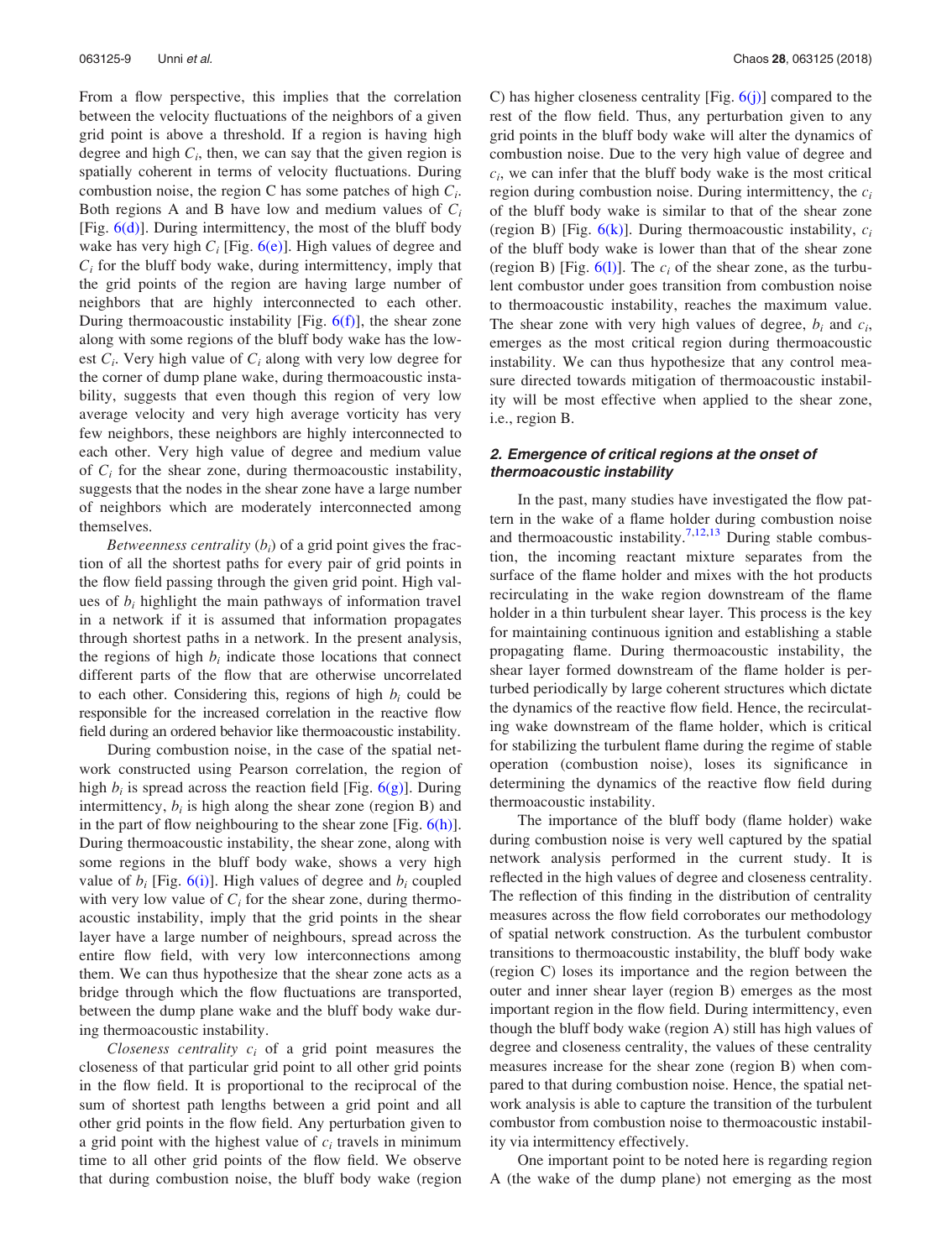critical region at the onset of thermoacoustic instability. It has to be emphasized here that the periodic formation of large coherent structures is seen in the wake of the dump plane during thermoacoustic instability. Also, the maximum value of Rayleigh index  $R_{xy}$ , an indicator of the local acoustic power production, also occurs in the wake of the dump plane (Fig. 5). However, region B emerges as the most critical region in determining the periodic dynamics of the reactive flow field during thermoacoustic instability.

The identification of the most critical regions at the onset of thermoacoustic instability is of paramount importance as this information can be used for devising efficient control strategies to mitigate thermoacoustic instability. Very recent studies have investigated the efficiency of control strategies based on the identification of critical regions obtained by using network centrality measures. Russo *et al.*<sup>54</sup> have applied spatial network analysis for the spatial distribution of fire breaks in heterogeneous forest landscapes for the control of wildland fires. The group of network nodes (small land patches) that favour fire propagation is identified by exploiting network centrality statistics such as betweenness centrality and Bonacich centrality. The authors, through simulations, have shown that the proposed methodology based on complex network approach outperforms the conventional forest management practices. Taira *et al.*<sup>51</sup> have shown that the two dimensional turbulence network, obtained by characterizing vortical interactions, is resilient against random perturbations but can be strongly influenced if the forcing is targeted towards large vortical structures which are identified as network hubs. This study highlights the advantage of using spatial network analysis for modifying the collective dynamics of vortices in the turbulent flow field as estimating and controlling each and every vortical structures in a turbulent flow are most likely improbable and impractical.

Analysis of networks constructed using Pearson's correlation suggests that for effectively mitigating thermoacoustic instability in the present turbulent combustor, the passive control strategies should be aimed at the region between the outer and inner shear layers which have high values of degree, betweenness centrality, and closeness centrality. This was identified by studying both long range and short range correlations in the flow field. In Sec. IV B 3, we will further analyze the flow field to identify the topology of connectivity introduced by local correlations in the flow field and compare and contrast those findings with the topology of networks constructed from Pearson's correlation.

### 3. Topology of the network constructed using dot product

In Secs. IV  $B$  1 and IV  $B$  2, we saw that the network constructed using Pearson correlation can identify the critical region of the flow field that determines the emerging large scale structure of the flow. One way to control such an emergent behaviour is to introduce passive perturbation into specific parts of the flow field such as micro jets and flow restrictors. Such perturbations spread locally in the flow field and affect the global behaviour of the flow field. Thus, it is important to study the local connectivity patterns of the flow field to identify such critical regions. To that end, we construct spatial networks using dot product as opposed to Pearson correlation. While Pearson correlation captures the connectivity patterns due to both local correlations and long range correlations induced by large scale flow structures, dot product captures mainly the local connectivity patterns.

The degree distribution during the different dynamical regimes of combustor operation is shown in Figs.  $7(a)$ – $7(c)$ . During combustion noise, the degree distribution is very high along the region between the outer and inner shear layers (region B) which implies that the region is locally correlated to many other grid points in the flow field [Fig.  $7(a)$ ]. This implies that the amplitude of the velocities in the region between the outer and inner shear layer and its neighbors are correlated. Very high values of degree and medium values of local clustering coefficient between the outer and inner shear layer imply that the grid points in this region are connected to many other grid points in the flow field and these grid points are moderately interconnected to each other. During intermittency, the region between the outer and inner shear layer still continues to have high degree [Fig. 7(b)]. During thermoacoustic instability, the region between the outer and inner shear layer with very high degree expands to a larger area [Fig.  $7(c)$ ]. This suggests that a larger part of the flow field has velocity fluctuations of similar amplitude, possibly due to the periodic shedding of coherent structures during thermoacoustic instability.

A region with high degree and high clustering coefficient implies that the given region is spatially coherent in velocity amplitude. During combustion noise, the local clustering coefficient is very low for a small region in the wake of the dump plane (region A) and very high downstream of the bluff body (region C) [Fig.  $7(d)$ ]. The region between the outer and inner shear layer (region B) has medium values of clustering coefficient. During intermittency, the medium values of clustering coefficient extend towards the wake of the bluff body [Fig.  $7(e)$ ]. However, during thermoacoustic instability, the region between the outer and inner shear layer with medium values of local clustering coefficients shrinks [Fig.  $7(f)$ ]. This implies that as the turbulent combustor undergoes transition from combustion noise to thermoacoustic instability, the number of grid points in the region between outer and inner shear layer with moderately connected neighbours reduces.

During combustion noise, the betweenness centrality is very high in the region between the outer and inner shear layer (region B) [Fig.  $7(g)$ ]. This implies that a large number of shortest paths pass through the grid points in the region between the outer and inner shear layer. During intermittency also, the region between the outer and inner shear layer has the highest betweenness centrality [Fig. 7(h)]. However, during thermoacoustic instability, very high value of betweenness centrality shrinks to the part of region B on the top the bluff body [Fig.  $7(i)$ ].

In the case of the spatial network constructed using dot product, the closeness centrality is very low during both combustion noise and intermittency [Figs.  $7(i)$  and  $7(k)$ ]. However, during thermoacoustic instability, the closeness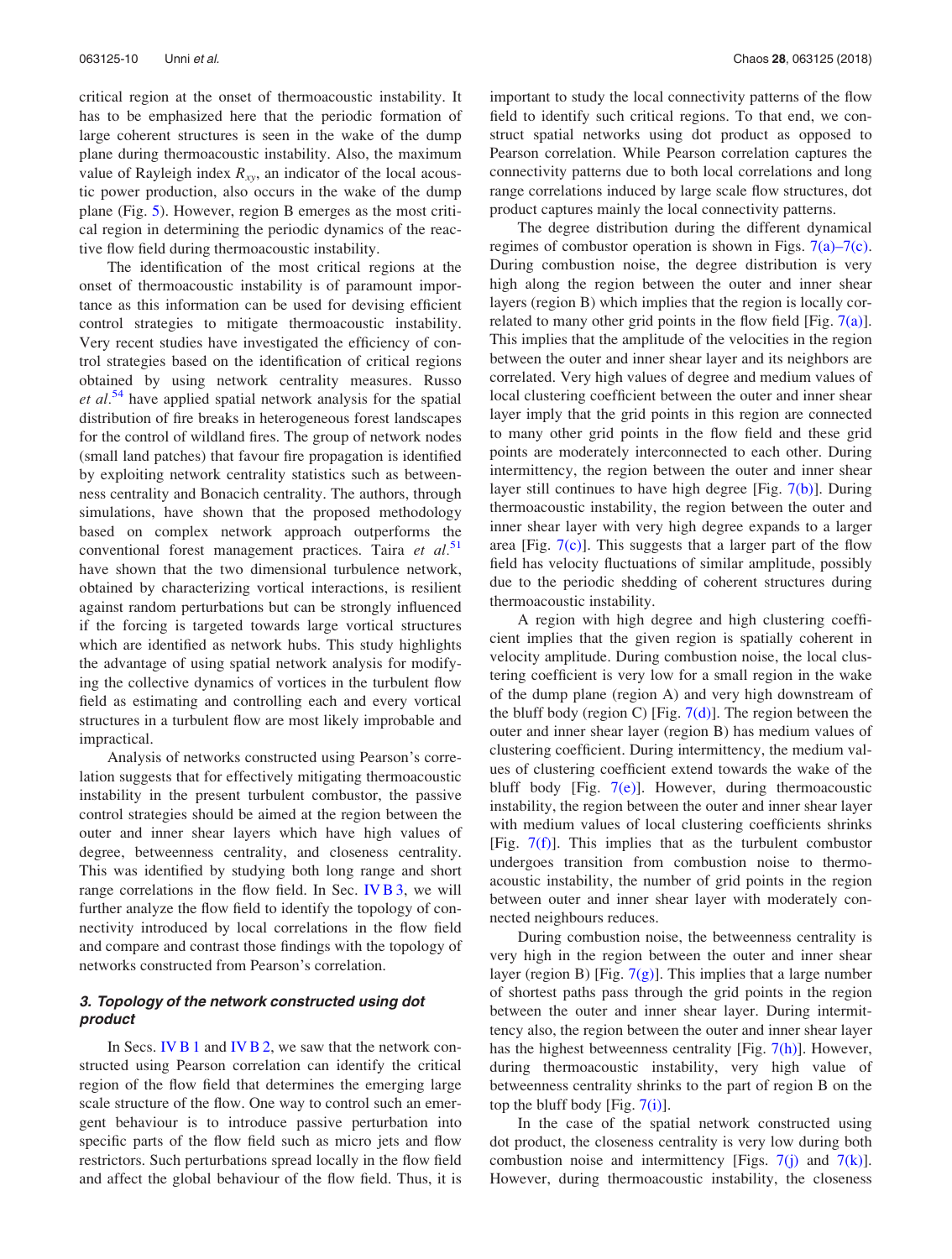

FIG. 7. Spatial distribution of degree, local clustering coefficient, betweenness and closeness during combustion noise, intermittency and thermoacoustic instability obtained by constructing a spatial network using dot product keeping the link density to be 50%.

centrality is very high [Fig.  $7(1)$ ]. Hence, as the turbulent combustor transits from combustion noise to thermoacoustic instability, the closeness centrality of the entire flow field increases. Thus, during thermoacoustic instability, if we give any perturbation to the flow field at any of the grid points, it affects the entire flow field in a very short period of time.

The findings from analysing the topology of network constructed using dot product suggest that during thermoacoustic instability, the significance of region B in determining the flow dynamics increases. Further, we observe that betweenness centrality is maximum in the part of region B lying on the top of the bluff body. This suggests that this part of the region B determines the dynamics during thermoacoustic instability both through local and long range correlations.

From the perspective of reactive flow, this location is where the vortices shed from the dump plane impinge and produce bursts of high heat release rate. $29$  These bursts of high heat release rate translate into maximum acoustic power production in that location and also make this region the part of the flow that separates the region of high acoustic power production from the rest of the flow [Fig.  $6(f)$ ]. It is well known that the acoustic power production is enabled by the oscillatory behavior of the heat release rate. Since the region on the top of the bluff body is where the burst of oscillations of heat release rate happen, it is interesting that this region also emerges as the most critical region in determining the dynamics of the reactive flow field.

## V. CONCLUSION

In the present study, we have performed spatial network analysis on a bluff body stabilized turbulent combustor during the transition from stable combustion to thermoacoustic instability via intermittency. During each of these three dynamical regimes of combustor operation, a spatial network is constructed based on the correlation between the velocity time series obtained from particle image velocimetry (PIV) using both Pearson correlation and dot product. Complex network measures such as degree, local clustering coefficient, betweenness centrality, and closeness centrality are analysed during the transition from combustion noise to thermoacoustic instability.

We mainly find that during combustion noise, the network centrality measures such as degree and closeness centrality are very high for the bluff body wake suggesting that the dynamics during combustion noise is controlled by the bluff body wake. During intermittency, the bluff body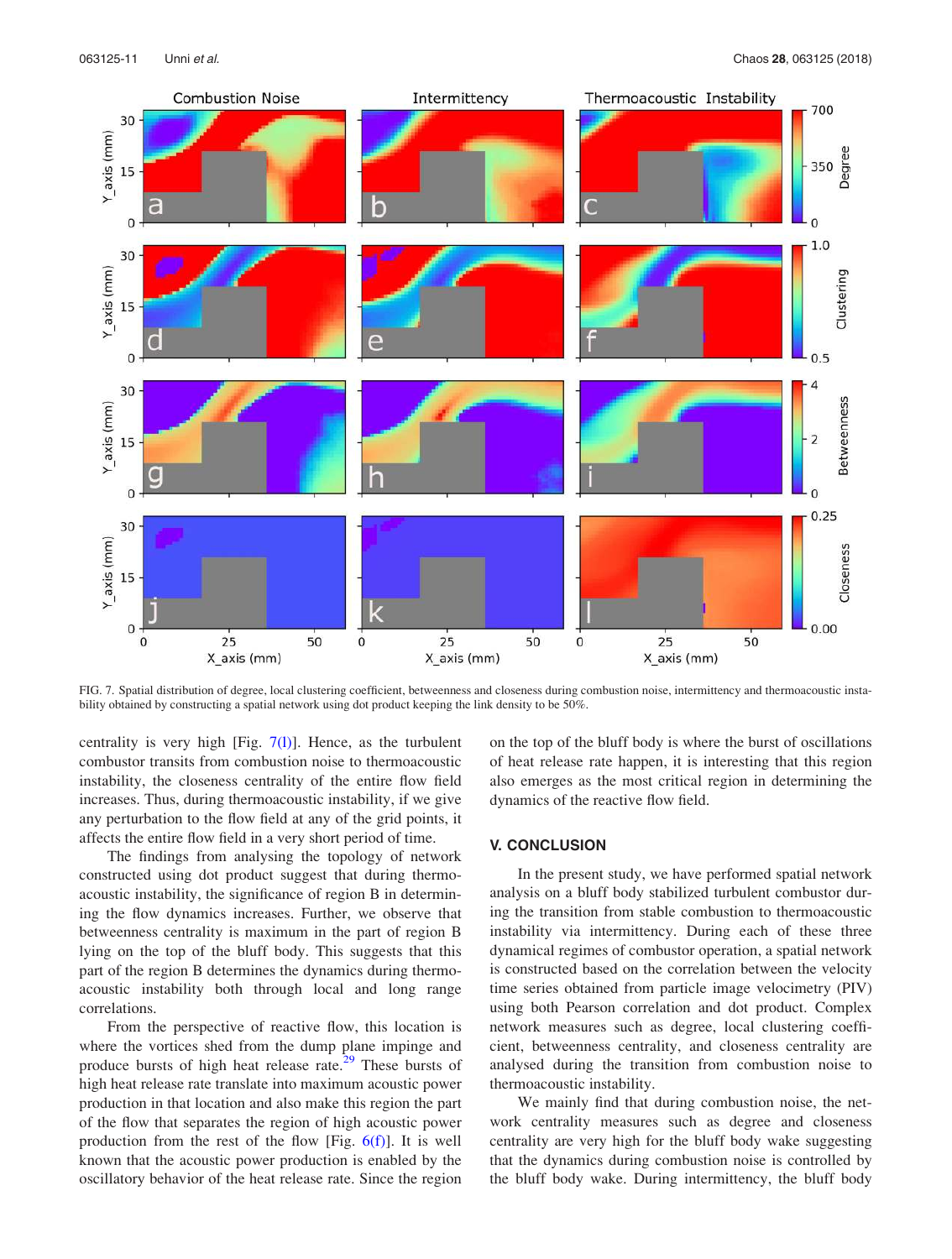wake still retains its importance. Other regions of the flow field such as the dump plane wake and the region between the outer and inner shear layer have higher values of network centrality measures during intermittency when compared to that at combustion noise. However, during thermoacoustic instability, the bluff body wake loses its importance. Whereas the shear zone, the region between the outer and inner shear layer, which was the least important region during combustion noise with very low values of degree and closeness, emerges as the most critical region during thermoacoustic instability. The present analysis suggests that the region downstream of the dump plane which witnesses periodic formation of large coherent structures during thermoacoustic instability is not the most critical region in determining the flow dynamics during thermoacoustic instability. It is the region between the outer and inner shear layer that controls the dynamics during thermoacoustic instability. The analysis of topology of spatial network constructed based on dot product suggests that the part of the flow in the shear zone on top of the bluff body is possibly the ideal location for control strategies to be applied upon to mitigate thermoacoustic instability.

## ACKNOWLEDGMENTS

The authors are grateful to W. Polifke and T. Komarek of TU Munich for sharing the design of the combustor. We thank M. Riedl, S. Mondal, and T. John for all the technical discussions. We acknowledge S. Thilagaraj and K. Praveen for the support for performing experiments. We thankfully acknowledge the support from IITM, PIK, and the Humboldt University. This work was supported by the IRTG 1740/TRP 2011/50151–0, funded by the DFG/FAPESP.

## APPENDIX: OPTICAL DIAGNOSTIC TECHNIQUES

A high speed CMOS camera (Phantom - v 12.1) is used to capture the OH\* chemiluminescence with a narrow bandwidth filter centred at 308 nm (FWHM  $\pm$ 12). The images are acquired at a frame rate of 2000 Hz with a resolution of  $800 \times 600$  pixels. The exposure time is chosen as 500  $\mu$ s. The camera is outfitted with a 50 mm ZEISS camera lens at f/2 aperture. A measurement domain of  $59 \text{ mm} \times 33 \text{ mm}$  is captured on  $743 \times 416$  pixels of the camera sensor. This region is located at 28 mm downstream of the dump plane. A total of 5000 images are captured at each of the three dynamical regimes of combustor operation, namely, combustion noise, intermittency, and thermoacoustic instability.

We obtain Mie scattering images for the high speed PIV. The flow is seeded with  $TiO<sub>2</sub>$  (Kronos make - product - 1071) particles of diameter  $1 \mu m$ . We chose this size of the seeding particle such that it faithfully follows the fluid flow. However, the test section windows get clouded due to the small size of the particles. Hence, at each run of an experiment, we record the data only for one or two equivalence ratios depending on the clouding of the test section windows. The flow is illuminated with a single cavity double pulsed Nd:YLF (Neodymium-doped yttrium lithium fluoride) laser (Photonics) with a wavelength of 527 nm and a pulse duration of 110 ns. The repetition rate of each of the two pulses is 2 kHz. The laser beam is directed towards the test section using a set of right angle prisms and a pair of convex lenses of focal length 500 mm and 50 mm. The laser beam is then expanded into a laser sheet of 2 mm thickness using 600 mm spherical lens and  $-16$  mm cylindrical lens. The laser sheet enters the test section through a narrow slit  $(400 \text{ mm} \times 5 \text{ mm})$ made up of quartz, located on top of the combustion chamber. The time delay between the two pulses is carefully chosen between 15 and 25  $\mu$ s for various equivalence ratios (or flow rates) such that the maximum pixel displacement of the particles between the two laser pulses is approximately in the range of 4–7 pixels. We ensure that the maximum displacement does not exceed  $1/4<sup>th</sup>$  of the size of the interrogation window. These parameters are chosen to avoid in plane loss of particles during the PIV evaluation. The Mie scattering image pairs are captured using a high-speed CMOS camera (Photron FASTCAM SA4), synchronized with the laser, outfitted with a ZEISS camera lens of 100 mm focal length with aperture at f/5.6. The camera can be operated at a maximum of  $1024 \times 1024$  pixel resolution. The image pairs are captured at a frame rate of 1000 Hz. The measurement domain of length 59 mm and width 33 mm, located at the centre span of the bluff body, covers a region of 968 pixels  $\times$  541 pixels on the sensor. A bandpass optical filter centred at 527 nm (FWHM 10 nm) is placed in front of the camera to filter the flame and other background luminosity. The scattered light from the particles is roughly distributed over two pixels. A medium particle image density is ensured for all the flow rates.

The Mie scattering images were processed using PIV view software. The velocity vectors are calculated using a cross-correlation algorithm with a grid refining multi pass approach and least square Gauss fit peak search scheme.<sup>55</sup> For high equivalence ratios (low flow rates), we start the multipass analysis with  $192 \times 192$  pixels grid size and ended with  $32 \times 32$  pixels grid size. A 50% overlap is chosen between the interrogation windows. However, for lower equivalence ratios (higher flow rates), the analysis was started with  $192 \times 192$  pixels followed by 4 passes and ended with a final grid size of  $48 \times 48$  pixels to reduce the loss of correlation. An overlap of 65% is chosen between the interrogation windows for these flow rates. The pixel displacement, ideally, should be 1/4*th* of the size of the interrogation windows used for PIV. However, we are restricted in reducing the size of the interrogation windows, to obtain the ideal pixel displacement of 1/4*th* of the interrogation window, due to the medium density of particles in the field of view which could result in more outliers. We chose the grid size and the overlap such that the resolution of the velocity field is approximately the same for all the flow rates. This results in a vector spacing of approximately 1 mm for all the flow rates.

Post processing algorithms are used to detect and replace a small number of spurious vectors. First, to detect spurious vectors, we used the maximum displacement test with appropriate thresholds for different flow rates.<sup>56</sup> This is based on the expected bulk flow velocities in the test section. Additionally, a vector difference filter, which calculates the magnitude of the vector difference of a particular vector in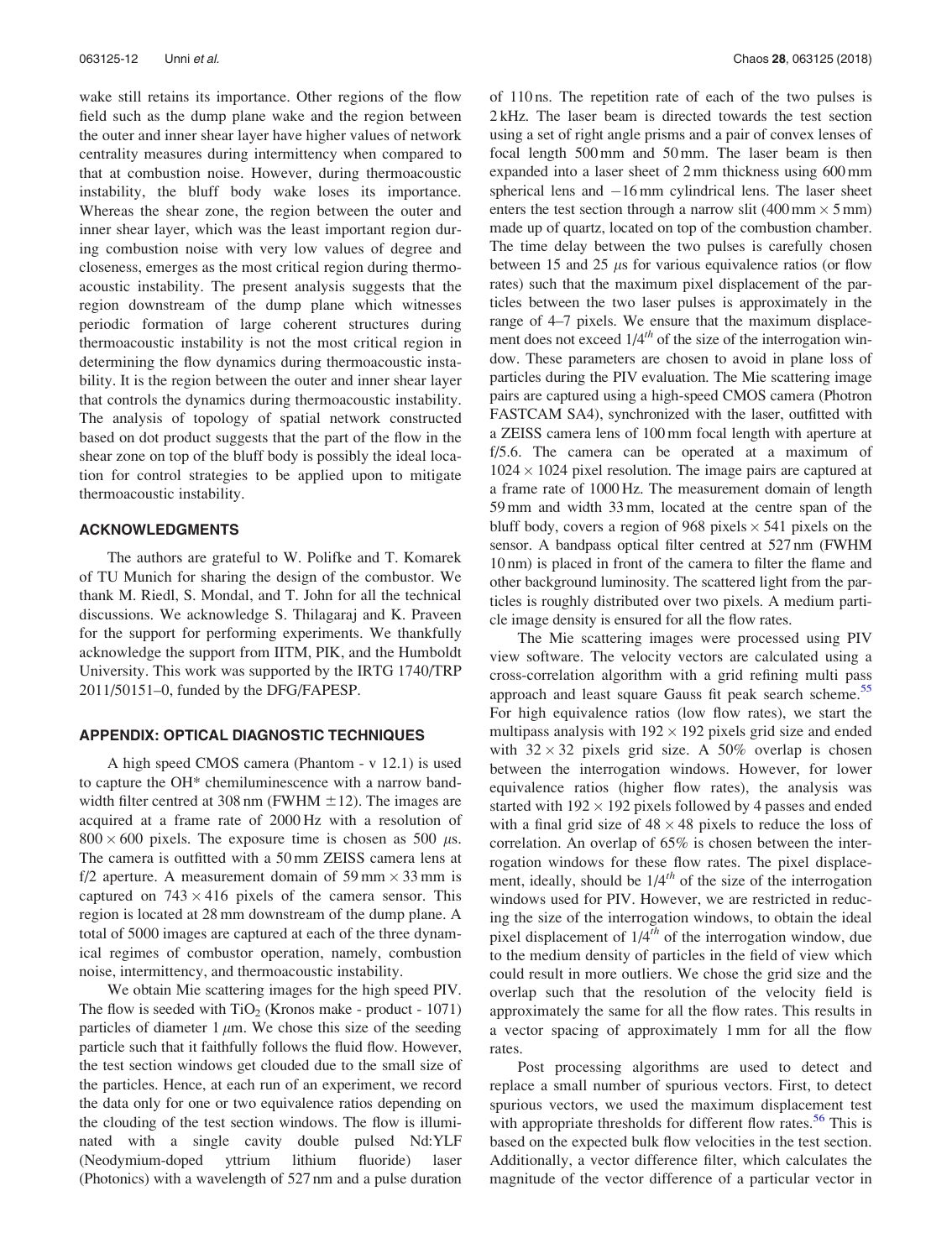question to each of its eight neighbours, is also used to detect spurious vectors.<sup>56</sup> A threshold of two pixels is chosen for the vector difference filter. In total, less than 1% of the total velocity vectors are detected as spurious vectors and replaced with values obtained from bilinear interpolation. The uncertainty in the PIV evaluation arises out of the choice of the short pixel displacement. For the chosen methods of analysis of PIV images, estimation accuracies of the order of  $1/10^{th}$  to  $1/20^{th}$  pixels are realistic for  $32 \times 32$  pixel samples from 8 bit digital images. The velocity uncertainty, in the current study, is approximately between 1.25% and 2.5% based on subpixel resolution between 0.05 and 0.1 for  $32 \times 32$  interrogation windows<sup>56</sup> for low flow rates where the size of the interrogation window is  $32 \times 32$  pixels. However, for higher flow rates, the uncertainty in velocity measurements could increase to 5% due to the use of  $48 \times 48$  interrogation windows. For the current study, we present the data obtained from simultaneous pressure, high speed flame imaging, and PIV measurements at three different equivalence ratios corresponding to combustion noise ( $\varphi$  $(0.98)$ , intermittency ( $\varphi = 0.82$ ), and thermoacoustic instability ( $\varphi = 0.63$ ), respectively.

- <sup>1</sup>J. C. Mcwilliams, "The emergence of isolated coherent vortices in turbulent flow," J. Fluid Mech. 146, 21–43 (1984).
- <sup>2</sup>S. Strogatz and A. W. Edwards, "Sync-how order emerges from chaos in the universe, nature, and daily life," Math. Intell. 27, 89–89 (2005).
- <sup>3</sup>B. Hof and N. B. Budanur, "Searching for order in turbulent flow," Physics 10, 25 (2017).
- <sup>4</sup>R. Sujith, M. Juniper, and P. Schmid, "Non-normality and nonlinearity in thermoacoustic instabilities," Int. J. Spray Combust. Dyn. 8, 119–146 (2016).
- <sup>5</sup>F. Culick, "Combustion instabilities in solid propellant rocket motors," Tech. Rep. No. RTO-EN-023 (CALIFORNIA INST OF TECH PASADENA, 2004).
- <sup>6</sup>F. E. Culick and V. Yang, "Overview of combustion instabilities in liquidpropellant rocket engines," Liq. Rocket Engine Combust. Instab. 169, 3–37 (1995).
- $<sup>7</sup>D$ . E. Rogers and F. E. Marble, "A mechanism for high frequency oscillations</sup> in ramjet combustors and afterburners," Jet Propul. 26, 456–462 (1956).
- <sup>8</sup>A. M. Trout, W. K. Koffel, and G. R. Smolak, "Investigation of afterburner combustion screech and methods of its control at high combustor pressure levels," 1956.
- 9 T. C. Lieuwen and V. Yang, *Combustion Instabilities in Gas Turbine Engines(Operational Experience, Fundamental Mechanisms and Modeling)*, Progress in Astronautics and Aeronautics (AIAA, 2005).
- <sup>10</sup>W. Kaskan and A. Noreen, "High-frequency oscillations of a flame held by a bluff body," ASME Trans. 77, 855–891 (1955).
- <sup>11</sup>I. Elias, "Acoustical resonances produced by combustion of a fuel-air mixture in a rectangular duct," J. Acoust. Soc. Am. 31, 296–304 (1959).
- <sup>12</sup>D. A. Smith and E. E. Zukoski, "Combustion instability sustained by unsteady vortex combustion," AIAA Paper No. 85-1248, 1985.
- <sup>13</sup>T. J. Poinsot, A. C. Trouve, D. P. Veynante, S. M. Candel, and E. J. Esposito, "Vortex-driven acoustically coupled combustion instabilities," J. Fluid Mech. 177, 265–292 (1987).
- <sup>14</sup>K. Schadow and E. Gutmark, "Combustion instability related to vortex shedding in dump combustors and their passive control," Prog. Energy Combust. Sci. 18, 117–132 (1992).
- <sup>15</sup>C. Coats, "Coherent structures in combustion," Prog. Energy Combust. Sci. 22, 427–509 (1996).
- <sup>16</sup>P.-H. Renard, D. Thevenin, J.-C. Rolon, and S. Candel, "Dynamics of flame/vortex interactions," Prog. Energy Combust. Sci. 26, 225–282 (2000).
- <sup>17</sup>M. P. Juniper and R. Sujith, "Sensitivity and nonlinearity of thermoacoustic oscillations," Annu. Rev. Fluid Mech. 50, 661–689 (2017).
- <sup>18</sup>T. C. Lieuwen, "Experimental investigation of limit-cycle oscillations in an unstable gas turbine combustor," J. Propul. Power 18, 61–67 (2002).
- <sup>19</sup>V. Nair, G. Thampi, S. Karuppusamy, S. Gopalan, and R. Sujith, "Loss of chaos in combustion noise as a precursor of impending combustion instability," Int. J. Spray Combust. Dyn. 5, 273–290 (2013).
- <sup>20</sup>J. Tony, E. Gopalakrishnan, E. Sreelekha, and R. Sujith, "Detecting deterministic nature of pressure measurements from a turbulent combustor," Phys. Rev. E 92, 062902 (2015).
- $21V$ . Nair, G. Thampi, and R. Sujith, "Intermittency route to thermoacoustic instability in turbulent combustors," J. Fluid Mech. 756, 470–487 (2014).
- <sup>22</sup>V. Nair and R. Sujith, "Identifying homoclinic orbits in the dynamics of intermittent signals through recurrence quantification," Chaos 23, 033136 (2013).
- <sup>23</sup>V. Nair and R. Sujith, "Multifractality in combustion noise: Predicting an impending combustion instability," J. Fluid Mech. 747, 635–655 (2014).
- <sup>24</sup>H. Gotoda, M. Amano, T. Miyano, T. Ikawa, K. Maki, and S. Tachibana, "Characterization of complexities in combustion instability in a lean premixed gas-turbine model combustor," Chaos 22, 043128 (2012).
- <sup>25</sup>H. Gotoda, Y. Shinoda, M. Kobayashi, Y. Okuno, and S. Tachibana, "Detection and control of combustion instability based on the concept of dynamical system theory," Phys. Rev. E 89, 022910 (2014).
- <sup>26</sup>H. Gotoda, H. Nikimoto, T. Miyano, and S. Tachibana, "Dynamic properties of combustion instability in a lean premixed gas-turbine combustor," Chaos 21, 013124 (2011).
- <sup>27</sup>S. Taamallah, Z. A. LaBry, S. J. Shanbhogue, and A. F. Ghoniem, "Thermo-acoustic instabilities in lean premixed swirl-stabilized combustion and their link to acoustically coupled and decoupled flame macrostructures," Proc. Combust. Inst. 35, 3273–3282 (2015).
- <sup>28</sup>S. Hong, S. J. Shanbhogue, and A. F. Ghoniem, "Impact of fuel composition on the recirculation zone structure and its role in lean premixed flame anchoring," Proc. Combust. Inst. 35, 1493–1500 (2015).
- $29V$ . R. Unni and R. Sujith, "Flame dynamics during intermittency in a turbulent combustor," Proc. Combust. Inst. 36, 3791–3798 (2017).
- <sup>30</sup>S. Mondal, V. R. Unni, and R. Sujith, "Onset of thermoacoustic instability in turbulent combustors: An emergence of synchronized periodicity through formation of chimera-like states," J. Fluid Mech. 811, 659–681 (2017).
- $31A$ .-L. Barabási, "The network takeover," Nat. Phys. 8, 14-16 (2012).
- <sup>32</sup>D. J. Watts and S. H. Strogatz, "Collective dynamics of'smallworld'networks," Nature 393, 440 (1998).
- <sup>33</sup>A.-L. Barabási and R. Albert, "Emergence of scaling in random networks," Science 286, 509–512 (1999).
- <sup>34</sup>B. Albert-Laszlo, *Linked: How Everything Is Connected to Everything Else and What It Means for Business, Science, and Everyday Life* (Plume Editors, New York, 2003).
- <sup>35</sup>S. Boccaletti, V. Latora, Y. Moreno, M. Chavez, and D.-U. Hwang, "Complex networks: Structure and dynamics," Phys. Rep. 424, 175–308 (2006).
- <sup>36</sup>M. Newman, *Networks: An Introduction* (Oxford University Press, 2010).
- <sup>37</sup>A. A. Tsonis and P. J. Roebber, "The architecture of the climate network," Phys. A 333, 497–504 (2004).
- <sup>38</sup>N. Malik, B. Bookhagen, N. Marwan, and J. Kurths, "Analysis of spatial and temporal extreme monsoonal rainfall over south asia using complex networks," Clim. Dyn. 39, 971–987 (2012).
- <sup>39</sup>Z. Gao and N. Jin, "Flow-pattern identification and nonlinear dynamics of gas-liquid two-phase flow in complex networks," Phys. Rev. E 79, 066303 (2009).
- <sup>40</sup>A. Charakopoulos, T. Karakasidis, P. Papanicolaou, and A. Liakopoulos, "The application of complex network time series analysis in turbulent heated jets," Chaos 24, 024408 (2014).
- <sup>41</sup>M. Murugesan and R. Sujith, "Combustion noise is scale-free: Transition from scale-free to order at the onset of thermoacoustic instability," J. Fluid Mech. 772, 225–245 (2015).
- <sup>42</sup>M. Murugesan and R. Sujith, "Detecting the onset of an impending thermoacoustic instability using complex networks," J. Propul. Power 32, 707–712 (2016).
- <sup>43</sup>Y. Okuno, M. Small, and H. Gotoda, "Dynamics of self-excited thermoacoustic instability in a combustion system: Pseudo-periodic and highdimensional nature," Chaos 25, 043107 (2015).
- <sup>44</sup>V. Godavarthi, V. Unni, E. Gopalakrishnan, and R. Sujith, "Recurrence networks to study dynamical transitions in a turbulent combustor," Chaos 27, 063113 (2017).
- <sup>45</sup>H. Gotoda, H. Kinugawa, R. Tsujimoto, S. Domen, and Y. Okuno, "Characterization of combustion dynamics, detection, and prevention of an unstable combustion state based on a complex-network theory," Phys. Rev. Appl. 7, 044027 (2017).